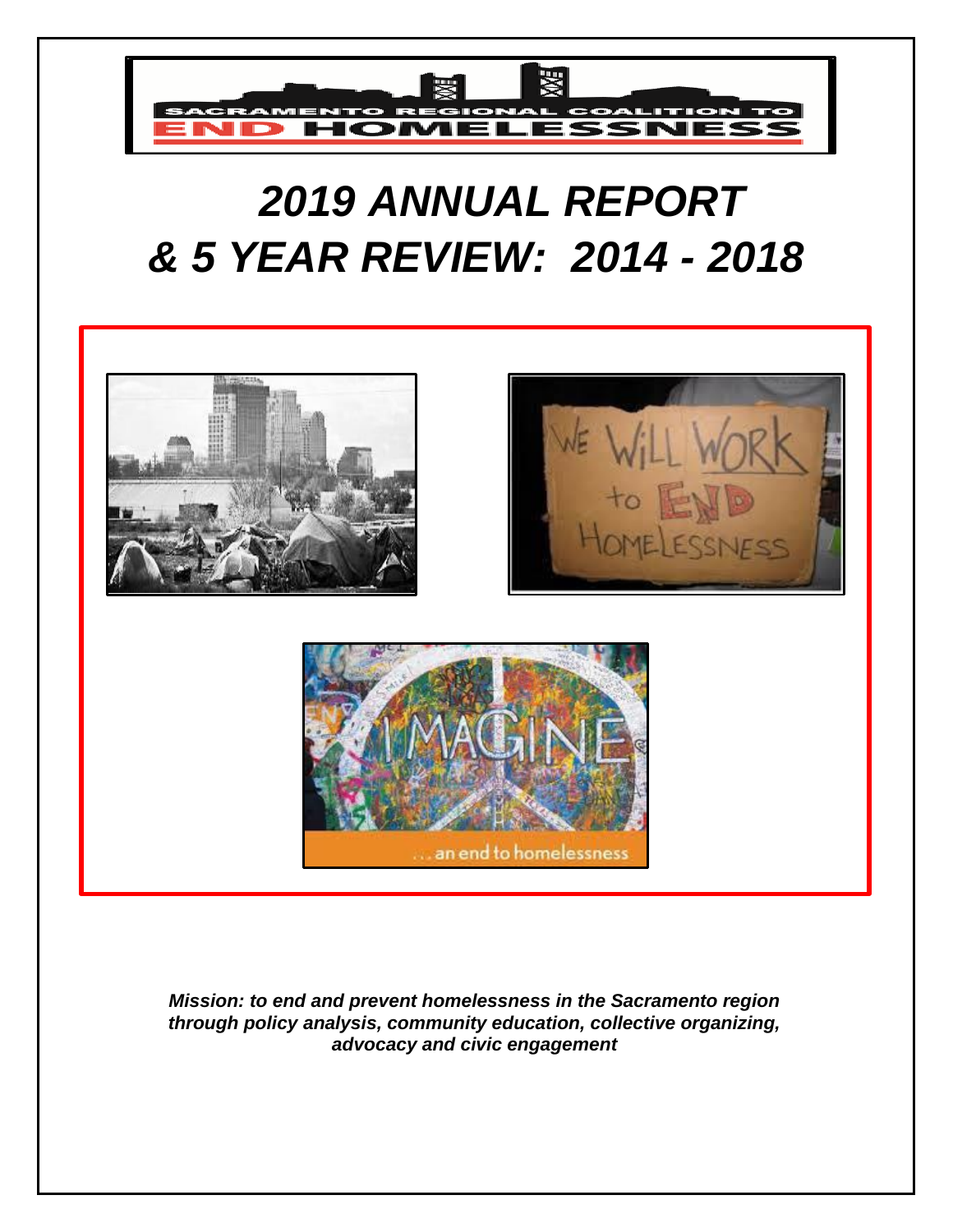### **5 Year Overview: 2014 - 2018**

### *Advocacy: Testified 45 times to City Council, Board of Supervisors & CA State Assembly*

| Year | <b>ADVOCACY HIGHLIGHTS</b>                                                                                                                                                                                                                                                                                                                                                                                                     |
|------|--------------------------------------------------------------------------------------------------------------------------------------------------------------------------------------------------------------------------------------------------------------------------------------------------------------------------------------------------------------------------------------------------------------------------------|
| 2014 | • Board of Supervisors allocates \$260,000 for nurse outreach to<br>encampments based on homeless deaths report<br>• Co-Sponsored AB1733 – free birth certificates/identification for<br>homeless people<br>• Worked with Senator Feinstein's staff to introduce Homeless Children<br>and Youth Act of 2014                                                                                                                    |
| 2015 | • Successfully advocated for City to allocate \$1 M to Sacramento Steps<br>Forward<br>• Successfully advocated to County Board of Supervisors to allocate<br>\$740,000 to expand winter shelter<br>• Successfully advocated to City and County to conduct a homeless<br>audit: cost of mitigating impacts of homelessness                                                                                                      |
| 2016 | • Successfully advocated to City to increase spending on homelessness<br>[\$1.2 M] - \$1.1 M to expand three shelters to operate 24/7 & \$100,000<br>for PIT Stop - mobile bathrooms                                                                                                                                                                                                                                           |
| 2017 | • County settles with SRCEH to increase General Assistance for over<br>5,000 homeless and low-income people - an increase of \$5.45 M<br>annually<br>• Successfully advocated for Board of Supervisors to reinstate \$300,000<br>in CalFresh Outreach & Enrollment contracts<br>■ Successfully advocated to City to allocate \$750,000 to train officers in<br>Crisis Intervention following the shooting death of Joseph Mann |
| 2018 | • Co-sponsored SB 1152 - Hospital Discharge Process: Homeless<br>Patients<br>• Based on SRCEH report, Access Denied: City & County allocated<br>funds to expand bathroom access for homeless people<br>• Won injunction against city's Panhandling Ordinance                                                                                                                                                                   |

#### *COMMUNITY EDUCATION: 7 Advocacy Reports; Homeless Speakers Bureau & People's Guide*

- *7 advocacy reports including: Annual Homeless Deaths Report; Sacramento 10 Point Plan to End Homelessness; Functional Zero: A Critique; Cruel & Unusual Punishment; Access Denied; Law Enforcement & Use of Force; Dignity Denied*
- *Homeless Speakers Bureau: spoke to over 600 community members*
- *Distributed 25,000 copies [English & Spanish] of People's Guide to Health, Welfare & Other Services*

#### *COMMUNITY TRAININGS: 2,000 community members trained on topics including Homeless Voter Registration and Get Out the Vote; Using Medi-Cal for Homeless Services; Implicit Bias*

#### *COMMUNITY ENGAGEMENT:*

- *2016 Mayor's Candidate Forum on Homelessness: attended by over 200 community members*
- *Hands Across I Street: 20 organizational sponsors & 250 community members calling on City & County to have one, unified plan to end homelessness*
- *3 Hiring Events: attended by over 300 homeless & low-income people*
- **EXED Annual Food Stamp Challenge: challenging elected officials to live on \$5/day for a** *week*

*MEDIA: 232 interviews for print & electronic media*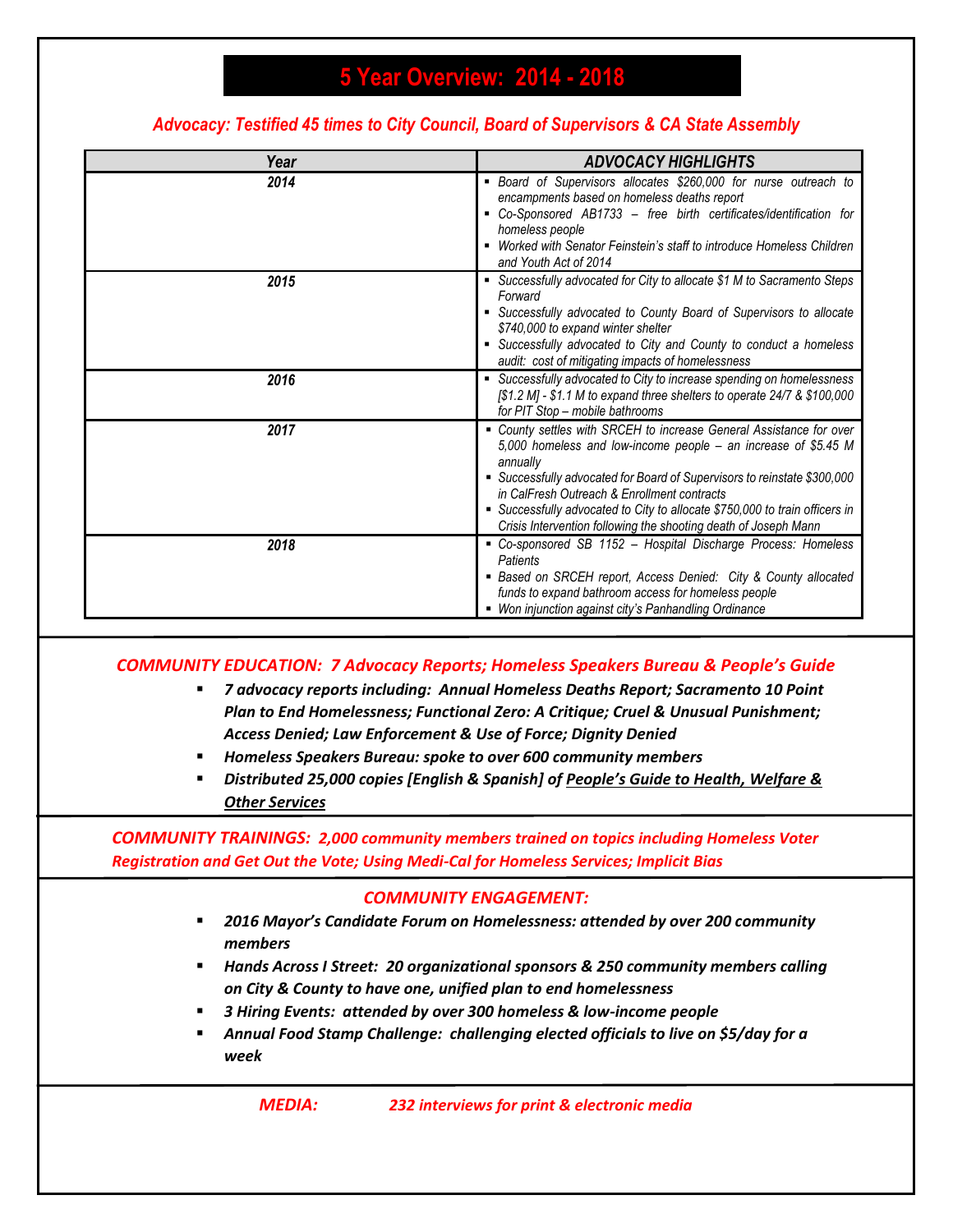

**SAFE PARKING PROGRAMS Additionally, we won two Safe Parking Programs – one in Councilmember Guerra's District and one in Councilmember Jenning's District**

### **INJUNCTION TO CITY'S PANHANDLING ORDINANCE**

**After winning a preliminary injunction in 2018 against the City's Panhandling Ordinance – we won a final injunction in 2019**

- **ACCESS TO BATHROOMS**  $\blacksquare$  **Example 350,000 in Based on our report, Dignity Denied, we won \$350,000 in City and County funding to open up bathrooms at First Step Communities North A Street site**
	- **Construction began on Portland Loo bathroom at Caesar Chavez Park**

**CALFRESH OUTREACH Successfully advocated for County Board of Supervisors to reinstate \$150,000 in CaFresh contracts to local food banks**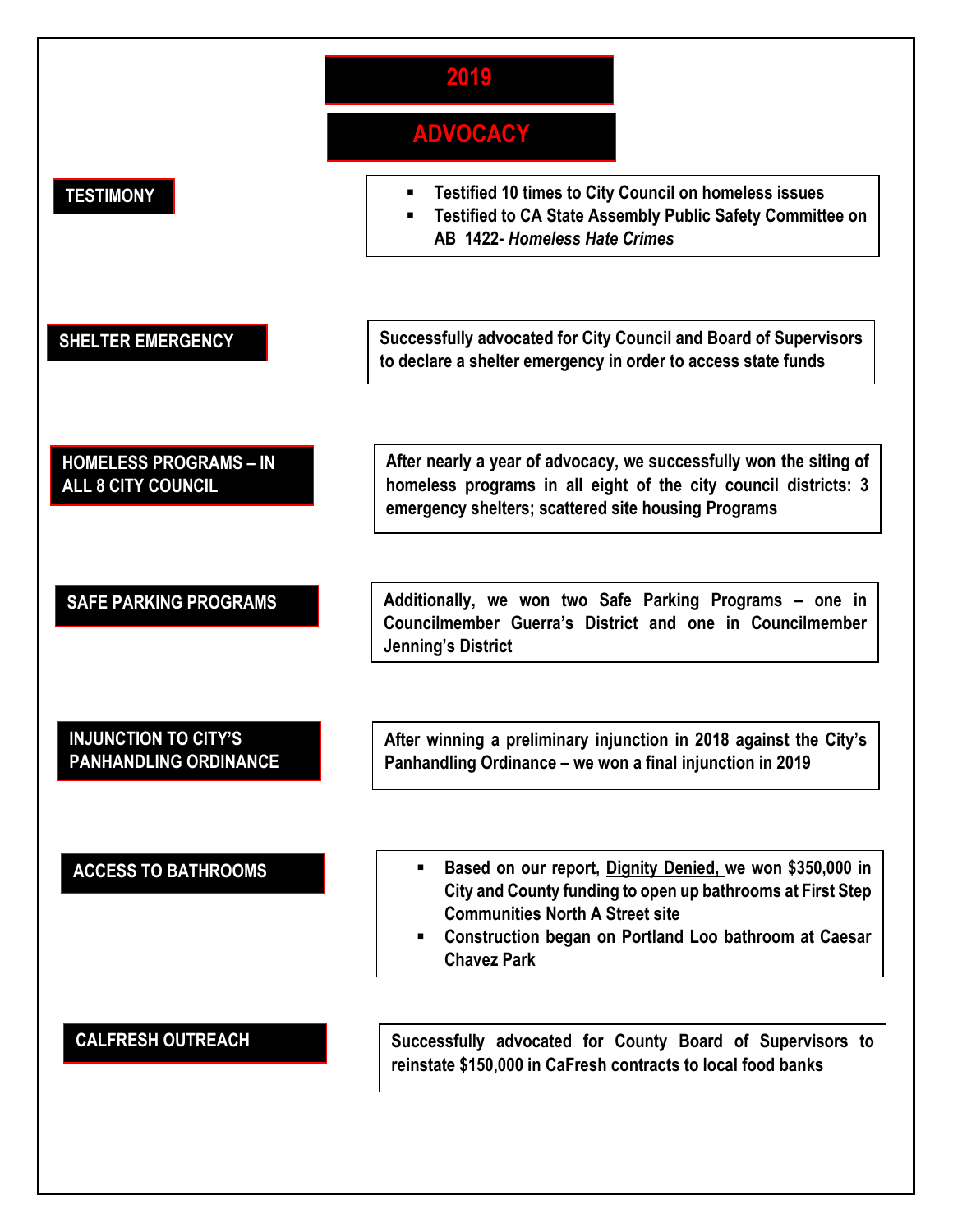## **COMMUNITY ENGAGEMENT**

#### **6 TH ANNUAL INTERFAITH HOMELESS MEMORIAL SERVICE**

#### **We honored 110 of our homeless neighbors who we lost in 2019**



**HOMELESS EMPLOYMENT ADVOCACY COLLABORATIVE: Sponsored 2 Hiring Events attended by 350 homeless and low-income people**





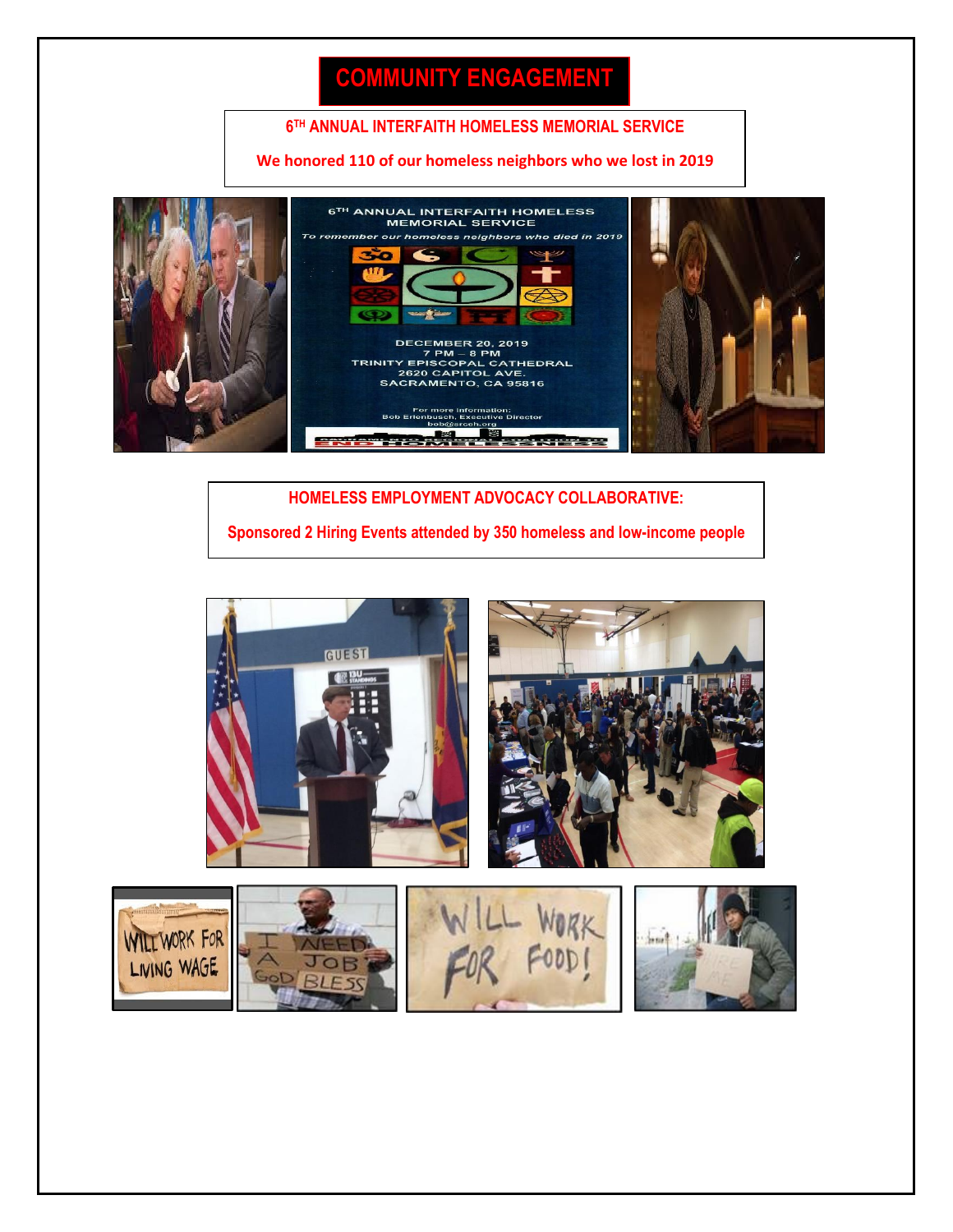### **COMMUNITY EDUCATION**

#### **8 TRAININGS; COMMUNITY PRESENTATIONS & WORKSHOPS TO OVER 600 PEOPLE**

#### **Community Trainings:**

▪ **Homeless Voter Registration: trained 35 women at Women's Empowerment**

**Community Presentations: 5 community presentations to:**

- **Arden Arcade Chamber of Commerce**
- **CSUS Renaissance Society**
- **Heritage Park Association**
- **Kiwanis Club**
- **Sacramento Taxpayers Association**

#### **Conference Workshops:**

- **Meeting of the Minds**
- **National Health Care for the Homeless 2019 Policy Symposium**

#### **PUBLICATIONS**

**2019 HOMELESS DEATHS REPORT**



**132 deaths of people experiencing homelessness in Sacramento County for a 17 year [2002 – 2018] year total of 1,032**

**OR…. 1 homeless person dies every 6 days**

### **COMMUNICATIONS**



**MEDIA COVERAGE SRCEH was covered in 49 news stories** in 2019 including ABC **10, Capital Public Radio, CBS Sacramento, KCRA [NBC]. Fox 40, Sacramento Bee and Sacramento News & Review**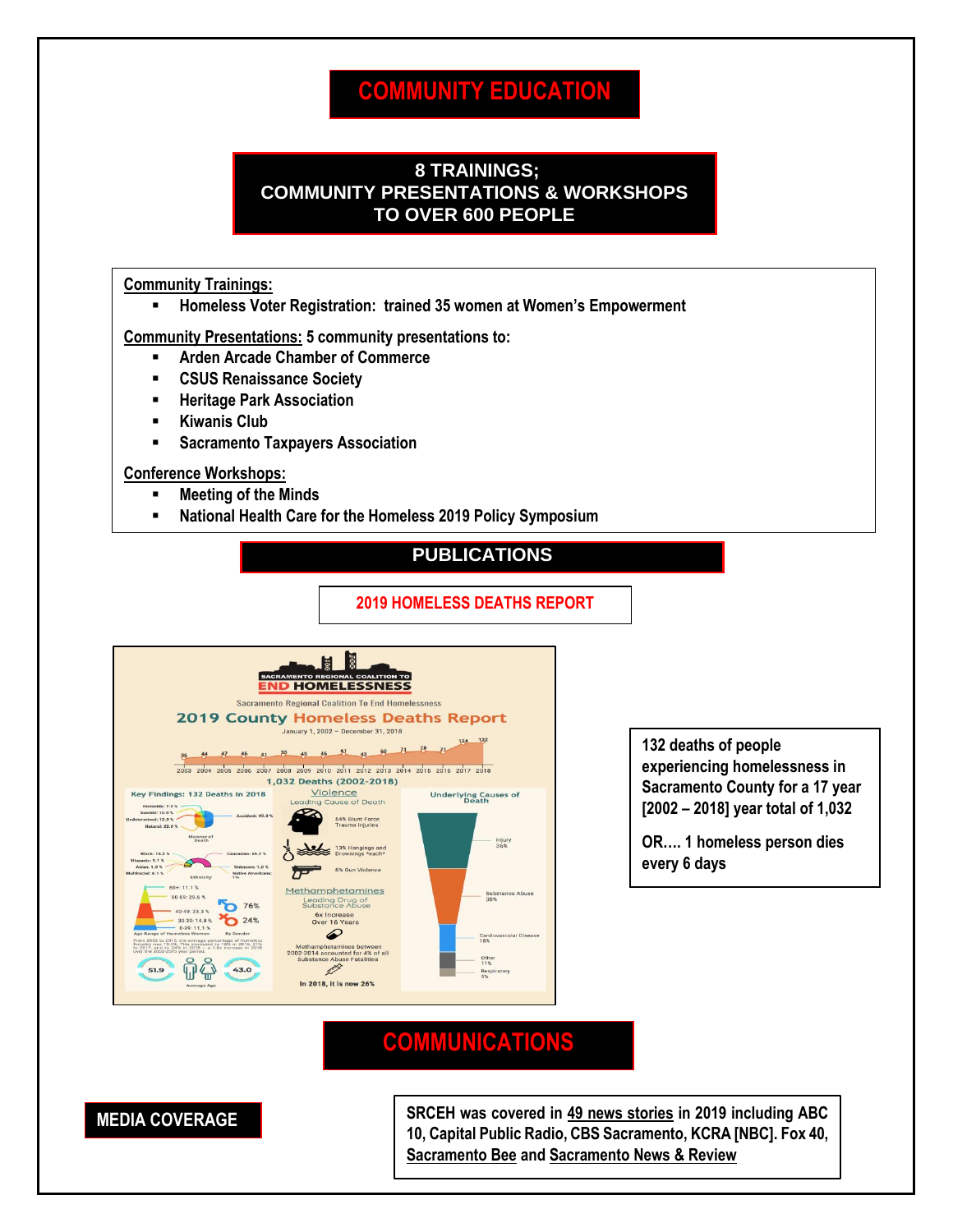## **SUPPORTERS**

### *Thank you for your support of SRCEH's social justice mission* **Foundations; Financial Institutions; Organizational Members & over 100 community sustainers and donors**

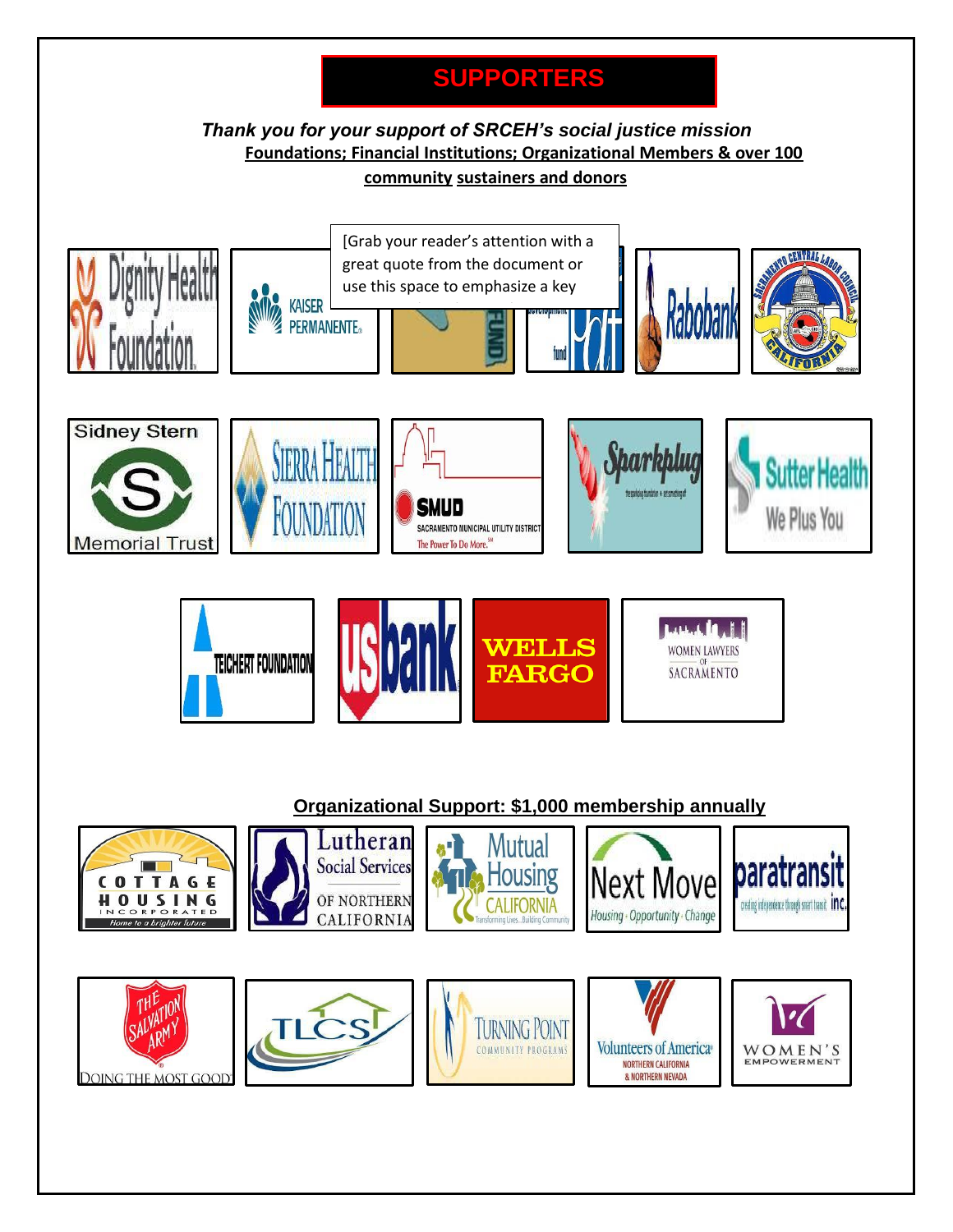## **MONTHLY SUSTAINERS & DONORS**

#### **Monthly Sustainers**

Anthy Alexiades Foy Green Sarah Ropelato Lilly Spitz Shannon Dominquez-Stevens Alexandra Weill

#### **Donors**

Hamrony Books **Bradley Heller Bradley Heller Ezra Roati** Halleluyah Cahassai Barbara Hopkins Sally Rogers Patricia Kennedy **Elizabeth Hudson Elizabeth Hudson** Anne Mari Rucker Rabbi Castleman **National Castleman** Davis Husid Castleman Kimberly Ruthledge Kathy Cunningham **Bill Knowlton** Bill Knowlton **Alan Skelly** Dr. Susanna Curry **Kristin Kolkinskiz Kristin Kolkinskiz** Herbierto Soto Martha Desmangles **Samar Lickenstein** Samar Lickenstein Linda Sweetman Jennifer Dunmire Diane Luther John Thomson Emily Baine Michaels Carol McCollam Gabby Trejo Kendall Erlenbusch **Bobbin Mulvaney** Mulvaney Aaron Washington Tammie Erlenbusch **Michele McNeil** Steve Watters Steve Watters James Fitzpatrick Valerie Mihnovich Susan Weber Sarah Gonzales Carol Nott Dan Wilson

Cynthia Abbott Lyra Halprin Joel Revzen Carlos Aloy **Carlos Aloy** Deanna Hanson **Deanna Hanson** Tina Reynolds Karen Andrus **Karen Andrus III berarta Brian Andrus** William Hatrick **Brian Ridegway** Tim Brown **Ashley Hill** Carol Roberts Carol Roberts Peter Cala **Kevin Howard** Al Rowlett Patricia Cole **Marie Jachino** Marie Jachino **Marie Jachino** Judy Sala Abre Conner **Amber Salazar** Roberto Jimenez **Amber Salazar** Amber Salazar Cathy Creswell **Erin Johansen** Erin Johansen Fabrizzio Sasso Ken Cross Noel Kammerman Amani Sawries Lisa Culp **Bill Kennedy Bill Kennedy Lisa Culp** Cosey Darf **Howard Lawrence** Floretta Sutter **Howard Lawrence** Jim Dodds **Grace Loescher** Brian Talcott Brian Talcott Suzi Dotson Madeline Loman Daniel Tancred Kai Erlenbusch **Linda McKay** Barbara Vaughn Jon Fish **Contract Contract Contract Leo McFarland** Contract Ane Watts John Foley **Carol Munson** Carol Munson **Carol Munson** Kerrin West Vince Fracello **Vince Fracello** Jennifer Mosher **Michaeler** Kerrye Wheeler Alice Ginosar **Alice Ginosar** April Wick **Kathy Nelson** April Wick **April Wick** Christina Hake **Liz Pittman** Liz Pittman **Blake Young** Michele Prichard

Bridgette Driller **Susan Lunch** Susan Lunch **Eileen & John Thomas** Hedy Governor **Martha O'Donnell** Martha O'Donnell Mary & Duane Wray and Martha O'Donnell Diana Graber Daljinder Padda Holly Wunder-Stiles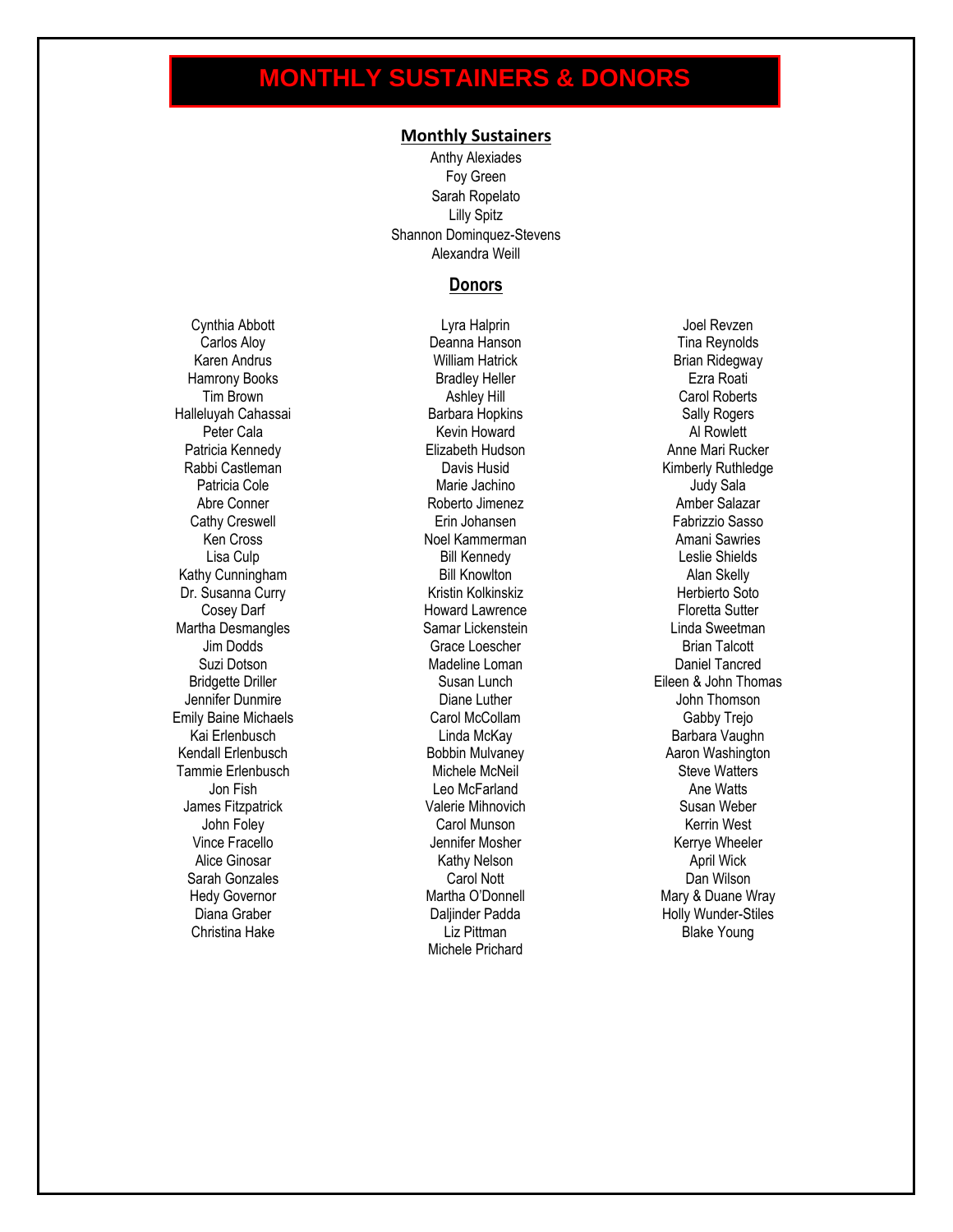### **FINANCIALS**



### **BOARD OF DIRECTORS & STAFF**

#### **Board of Directors:**

Tim Brown, Board Chair Ken Cross, Ken Cross consulting Abre Connor, ACLU, Northern CA Dr. Susanna Curry, Social Work Division, CAUS Shannon Dominquez-Stevens, Director, Mary House Bill Kennedy, Civil Rights Attorney Grace Loescher, Director of Programs, Waking the Village Russell Rawlings, Director of Advocacy Services, Resources for Independent Living Cori-Ring Martinez, Coordinator, Environmental Justice Coalition for Water Sarah Ropelato, Managing Attorney, Legal Services of Northern CA Gariella Salazar, Team Lead Services Coordinator, El Hogar Amani Sawires, Chief Operating Officer, Volunteers of America Eileen Thomas, Hunger & Homelessness Advocate Aaron Washington, Homeless Advocate Ane Watts, Homeless/Housing Manager, Anthem/Blue Cross Beth Valentine, Program Director, Volunteers of America

> **Staff:** Bob Erlenbusch, Executive Director